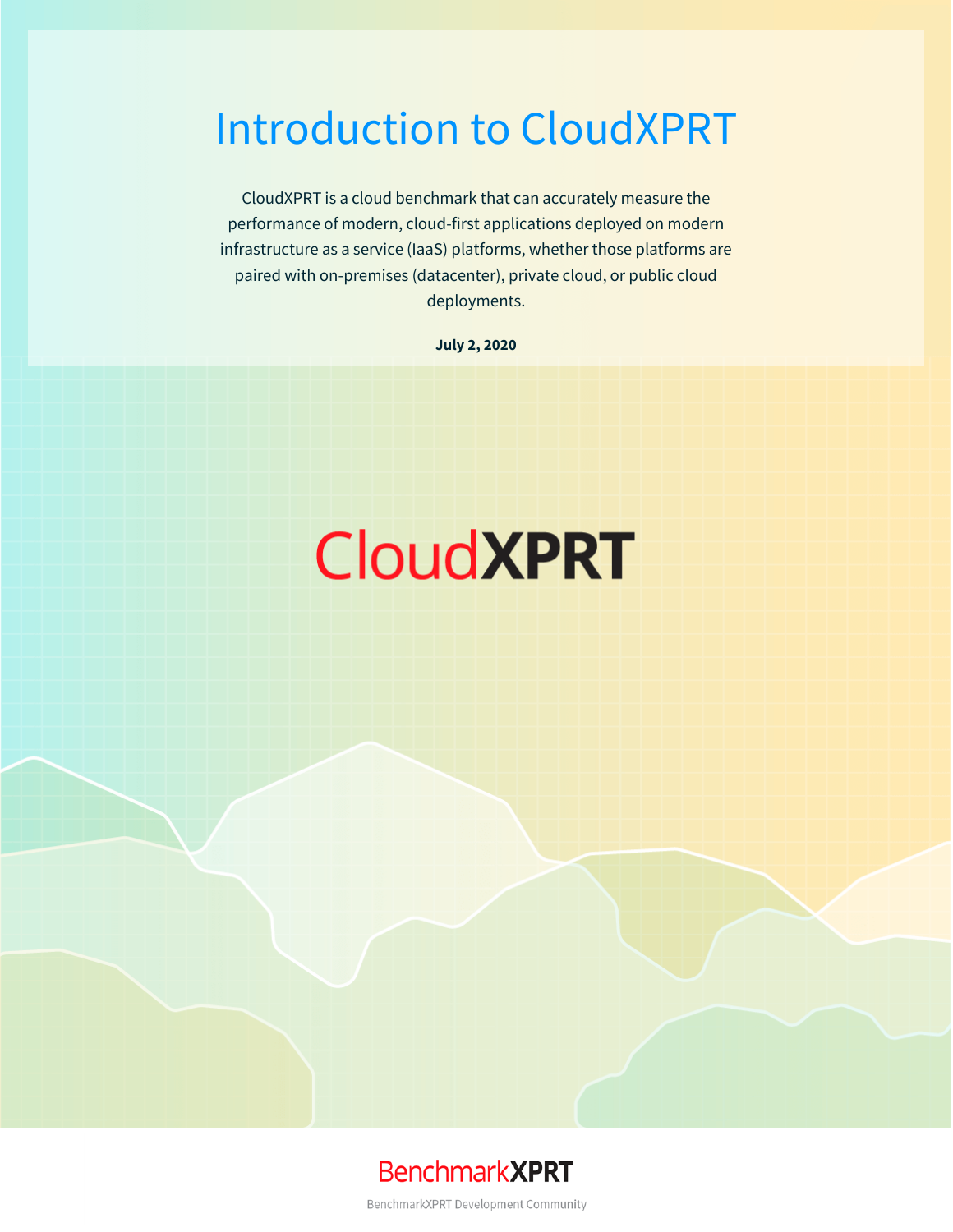### Table of contents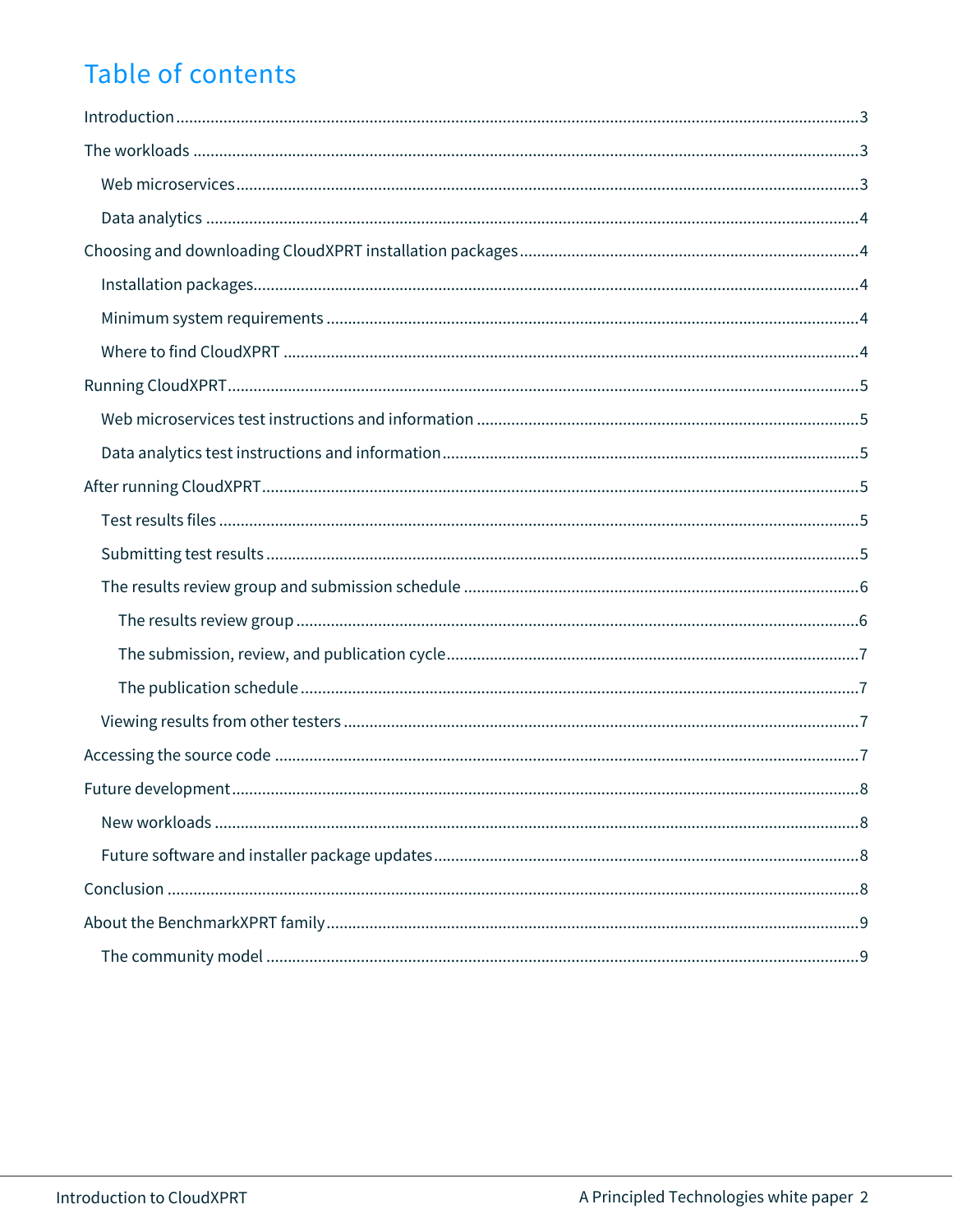### <span id="page-2-0"></span>Introduction

This paper provides an introductory overview of CloudXPRT. CloudXPRT is a cloud benchmark that can accurately measure the performance of applications deployed on modern infrastructure as a service (IaaS) platforms, whether those platforms are paired with on-premises (datacenter), private cloud, or public cloud deployments. Applications increasingly use clouds in latency-critical, highly available, and high-compute scenarios, so we designed CloudXPRT to use cloud-native components on an actual stack to produce end-toend performance metrics that can help users determine the right IaaS configuration for their business.

#### CloudXPRT

- Is compatible with on-premises, private, and public cloud deployments
- Runs on top of cloud platform software such as [Kubernetes](https://en.wikipedia.org/wiki/Kubernetes) an[d Docker](https://en.wikipedia.org/wiki/Docker_(software))
- Supports multi-tier workloads
- Reports relevant metrics such as throughput and critical latency for responsiveness-driven applications, and maximum throughput for applications dependent on batch processing

In this document, you will find information about CloudXPRT workloads, choosing and downloading installation packages, and submitting CloudXPRT results for publication. In future whitepapers, we will discuss in greater detail each of the benchmark workloads, the range of test configuration options, and results reporting and methods for analysis.

### <span id="page-2-1"></span>The workloads

CloudXPRT currently supports two workloads: Web microservices and Data analytics. Testers can use metrics from the workloads to compare IaaS stack (both hardware and software) performance and to evaluate whether any given stack is capable of meeting service-level agreement (SLA) thresholds. Testers can run CloudXPRT on local datacenter, Amazon Web Services (AWS), Google Cloud Platform (GCP), or Microsoft Azure deployments.

#### <span id="page-2-2"></span>**WEB MICROSERVICES**

In the Web microservices workload, a simulated user logs into a web application that does three things: provides a selection of stock options, performs Monte-Carlo simulations with those stocks, and presents the user with options that may be of interest. This scenario enables the workload to model a traditional three-tier web application with services in the web, application, and data layers. The workload uses Kubernetes, Docker, NGNIX, REDIS, Cassandra, and monitoring modules to mimic an end-to-end IaaS scenario.

The workload reports performance in transactions per second, which reflects the number of successful requests per second the stack achieves for each level of concurrency. Testers can use this workload's metrics to compare IaaS stack performance and to evaluate whether any given stack is capable of meeting SLA thresholds.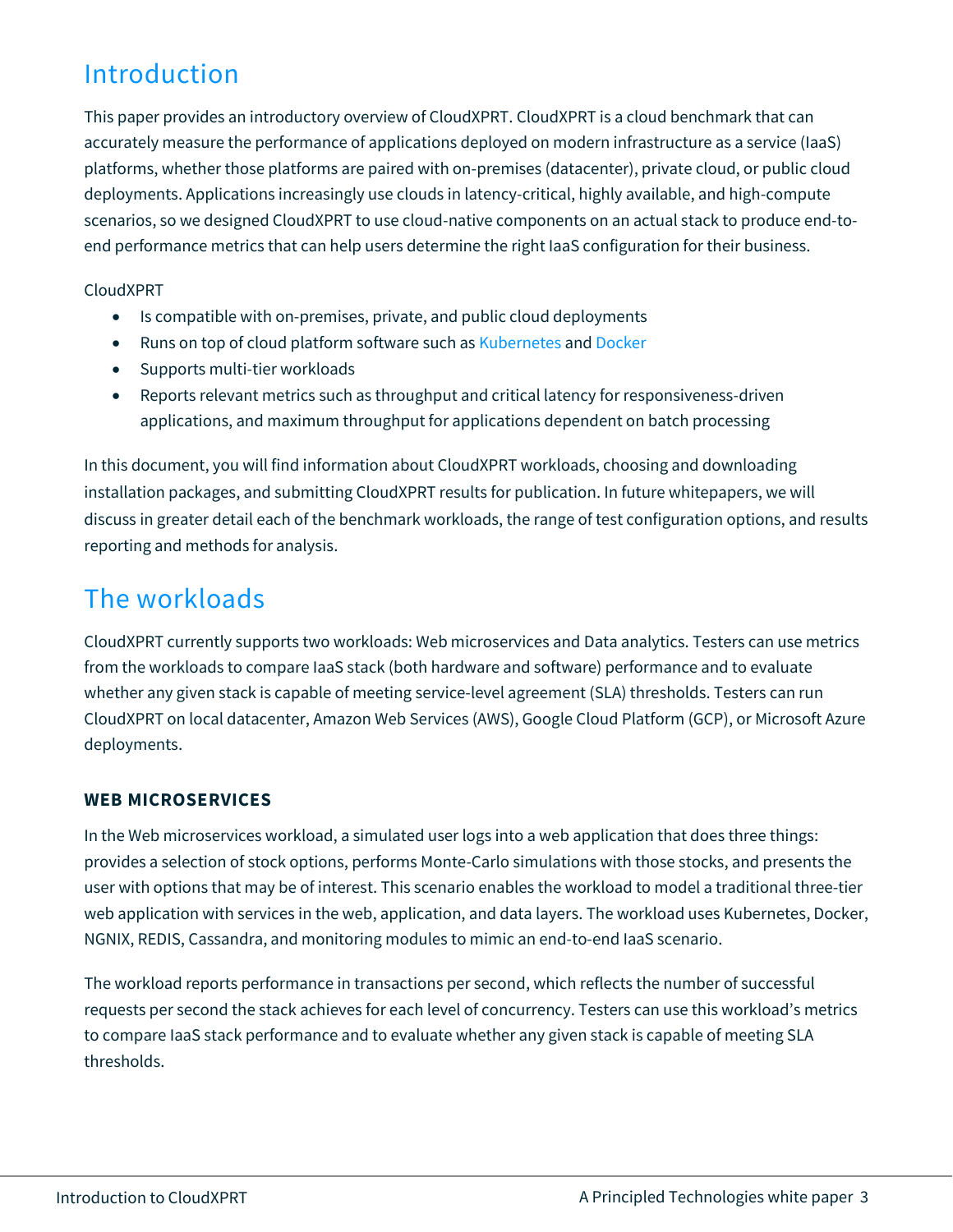#### <span id="page-3-0"></span>**DATA ANALYTICS**

The Data analytics workload calculates XGBoost model training time. XGBoost is a gradient-boosting framework that data scientists often use for machine learning (ML)-based regression and classification problems. The purpose of the workload in the context of CloudXPRT is to measure how well an IaaS stack enables XGBoost to speed and optimize model training. To do this, the data analytics workload uses Kubernetes, Docker, object storage, message pipeline, and monitorization modules to mimic an end-to-end IaaS scenario.

The workload reports latency in the form of job duration in seconds, and throughput rate in the form of jobs per minute. Testers can use this workload's metrics to compare IaaS stack performance and to evaluate whether any given stack is capable of meeting SLA thresholds.

### <span id="page-3-1"></span>Choosing and downloading CloudXPRT installation packages

#### <span id="page-3-2"></span>**INSTALLATION PACKAGES**

To simplify installation, we separated the CloudXPRT installation packages by workload and target platform. There are five installation packages: a single Data analytics installation package, which is compatible with all four target platforms (on-premises, AWS, Azure, and GCP), and four Web microservices installation packages, one for each of the four target platforms.

#### <span id="page-3-3"></span>**MINIMUM SYSTEM REQUIREMENTS**

We designed CloudXPRT for high-end servers. During each workload, the benchmark scales to utilize all the available cores. However, for functional testing, the physical node(s) or VM(s) under test must have at least:

- Ubuntu 18.04 LTS
- 16 logical or virtual CPUs
- 8 GB RAM
- 10 GB of available disk space (20 GB for the data analytics workload)
- An internet connection

For three of the four target platforms, on-premises, AWS, and GCP, testing requires both Docker and Kubernetes. Testing on Microsoft Azure requires only Kubernetes.

Off-premises tests will require access to an AWS, Azure, or GCP account, depending on the desired test configuration.

#### <span id="page-3-4"></span>**WHERE TO FIND CLOUDXPRT**

All of the CloudXPRT installation packages are available through the CloudXPRT [download table](https://www.principledtechnologies.com/benchmarkxprt/cloudxprt/download) (see screenshot below) and through the CloudXPRT GitHub [repository.](https://github.com/BenchmarkXPRT/CloudXPRT)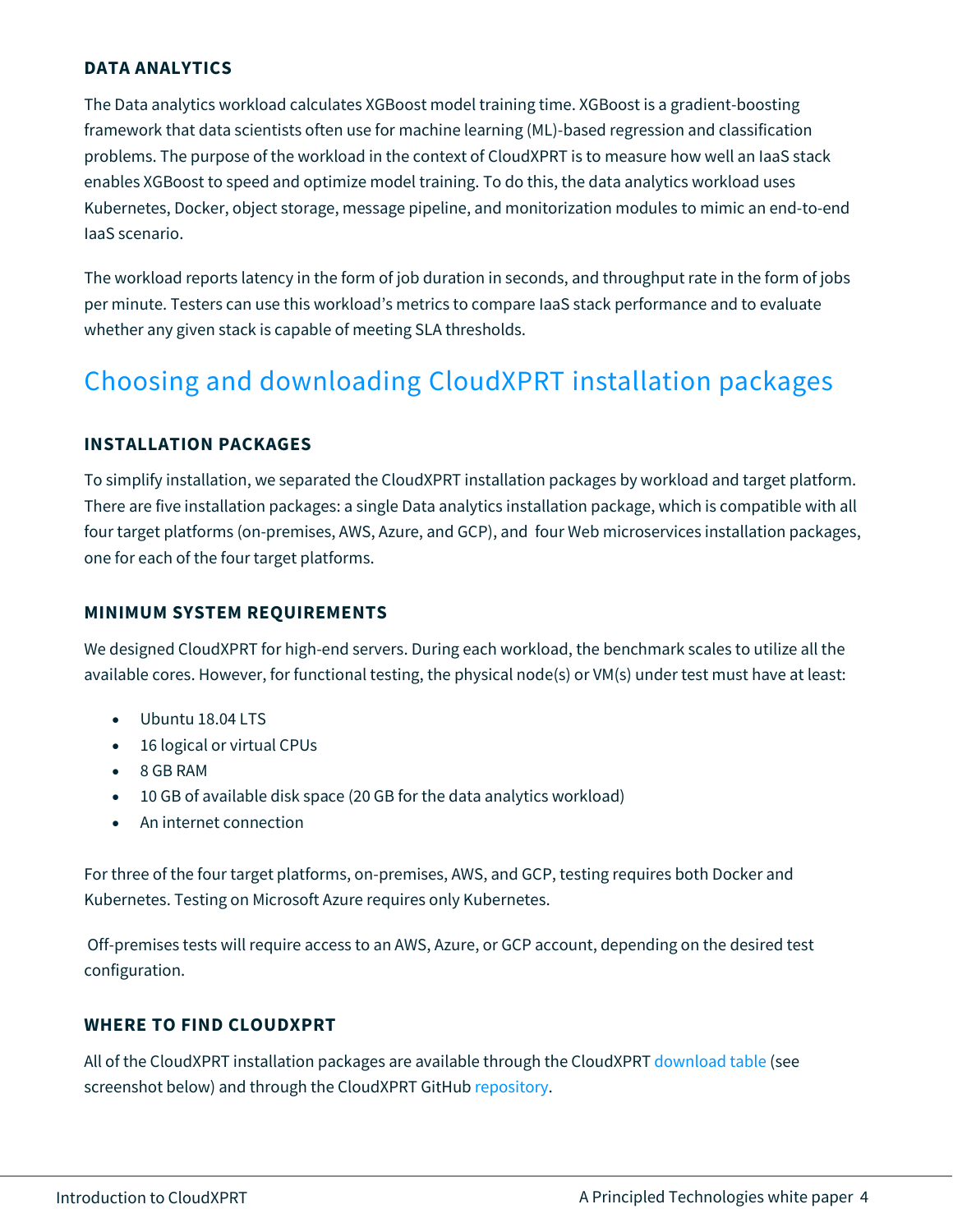| Workload          | <b>Target platform</b>      | Install package | Documentation |
|-------------------|-----------------------------|-----------------|---------------|
| Data analytics    | On premises/AWS/Azure/GCP   | Download        | Readme        |
| Web microservices | On premises                 | Download        | Readme        |
| Web microservices | Amazon Web Services (AWS)   | Download        | Readme        |
| Web microservices | Google Cloud Platform (GCP) | Download        | Readme        |
| Web microservices | Microsoft Azure             | Download        | Readme        |

### <span id="page-4-0"></span>Running CloudXPRT

We present detailed installation, setup, and test configuration instructions for each of CloudXPRT's workloads in separate readme documents located in th[e CloudXPRT GitHub repository.](https://github.com/BenchmarkXPRT/CloudXPRT)

#### <span id="page-4-1"></span>**WEB MICROSERVICES TEST INSTRUCTIONS AND INFORMATION**

[Click here](https://github.com/BenchmarkXPRT/CloudXPRT/blob/master/Web-microservices-docs/README.md) to access instructions for the CloudXPRT web microservices workload.

#### <span id="page-4-2"></span>**DATA ANALYTICS TEST INSTRUCTIONS AND INFORMATION**

[Click here](https://github.com/BenchmarkXPRT/CloudXPRT/blob/master/Data-analytics-docs/README.md) to access instructions for the CloudXPRT data analytics workload.

### <span id="page-4-3"></span>After running CloudXPRT

#### <span id="page-4-4"></span>**TEST RESULTS FILES**

CloudXPRT produces local copies of results summary, log, and input run configuration files at the end of each test run. Testers must run a parsing script to generate the results summary file for the data analytics workload, but the benchmark automatically generates the other files.

#### <span id="page-4-5"></span>**SUBMITTING TEST RESULTS**

We invite and encourage everyone to submit benchmark results from their testing for inclusion in the public CloudXPRT results table. To do so, please follow the steps below.

- 1. Create a folder to collect the files you will submit.
- 2. After a benchmark run completes, copy the following items to the folder you created in step 1: For the Web microservices workload
	- o The CSV results file located at CloudXPRT\_vXXX\_webmicroservices/cnbrun/output/autoloader\_mc\_YYYYMMDD\_\*.csv.
	- o The log files located at CloudXPRT\_vXXX\_webmicroservices/cnbrun/output/autoloader\_mc\_YYYYMMDD\_\*.log.
	- o The input run configuration file located at CloudXPRT\_vXXX\_webmicroservices/cnbrun/config.json.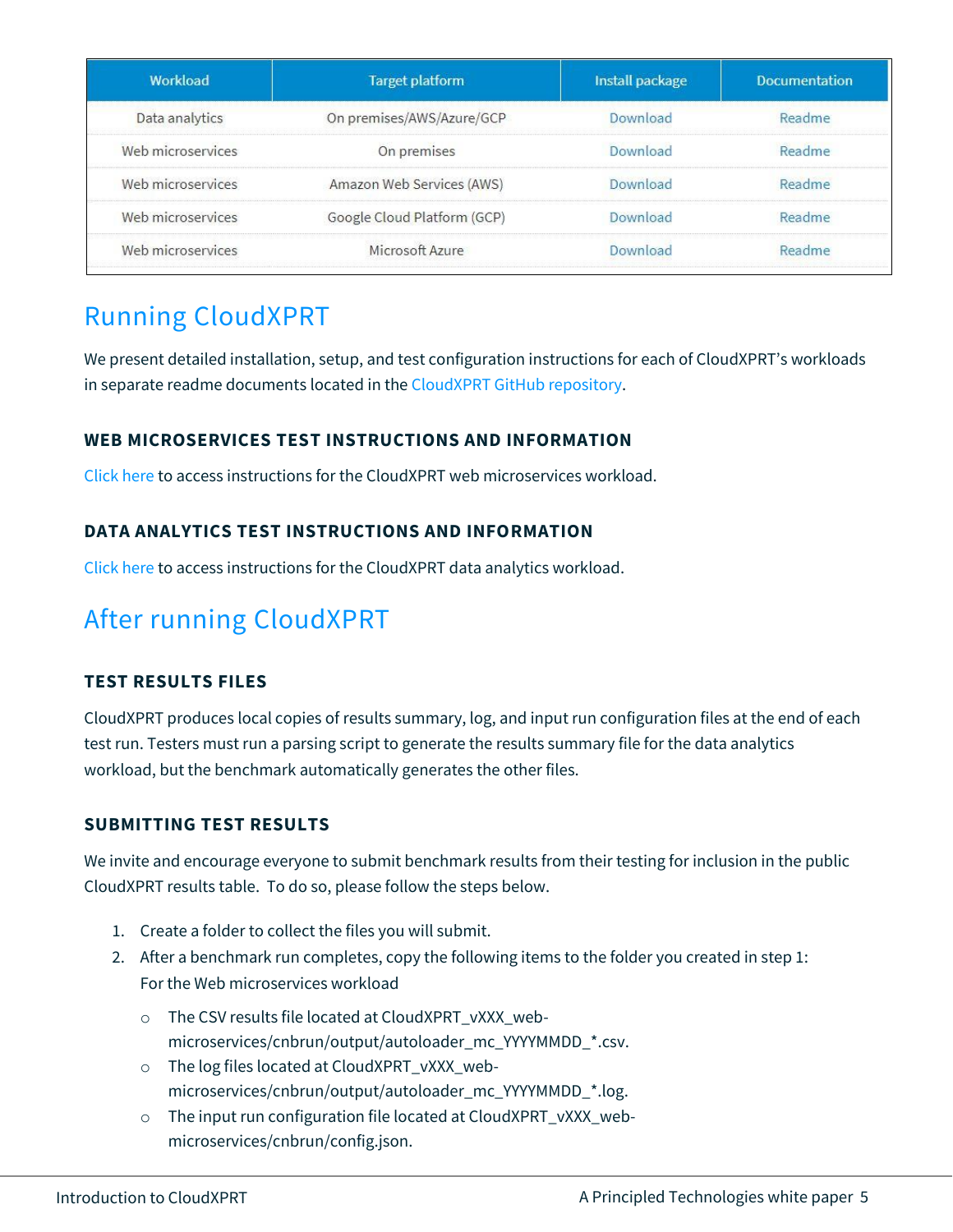For the Data analytics workload

- o The CSV results file generated at CloudXPRT\_vXXX\_data-analytics/cnbrun/results.csv, which was generated by the command line –./cnb-analytics\_parse-all-results.sh  $|\text{sed -e 's/s}{+}$ //g' > results.csv.
- o The log files generated at CloudXPRT\_vXXX\_ dataanalytics/cnbrun/output/autoloader\_xgboost\_all\_ YYYYMMDD\_\*.log.
- o The input run configuration file located at CloudXPRT\_vXXX\_data-analytics/cnbrun/cnbanalytics\_config.json.
- 3. Locate the SystemInfo.csv file in the root directory of the installation package you used, and open it.
- 4. Complete the required fields, and describe any changes you made to customize scripts, models, or files for result generation. (Note: We collect this information to make it possible for others to reproduce the test and confirm that they get similar results.)
- 5. Save the SystemInfo.csv file to the folder you created in step 1, and create a single zip file containing all of the files in this folder.
- 6. Create an email message to the BenchmarkXPRT Community Administrator:
	- o Send t[o benchmarkxprtsupport@principledtechnologies.com.](mailto:benchmarkxprtsupport@principledtechnologies.com?Subject=CloudXPRT%20Results%20Submission)
	- $\circ$  Confirm that the reply-to address you specify is a valid address inside your organization.
	- o Use the subject "CloudXPRT Results Submission."
	- o In the body of the message, specify your company name and name of the person responsible for the test.
	- o Attach the zip file you created in step 5.

When we receive your submission, we will verify the tester's identity and validate the results. Due to the complexity of CloudXPRT tests, and to be as transparent and accurate as possible with our published results, we may ask follow-up questions about the tests and/or system configuration. If we decide to include your results in the public database, we will notify you.

#### <span id="page-5-0"></span>**THE RESULTS REVIEW GROUP AND SUBMISSION SCHEDULE**

We are using a periodic results submission process for CloudXPRT. Each month, a results review group examines results submissions, and we publish all approved results on a scheduled day.

While testers are free to publish results outside of the monthly review process, we only publish results on CloudXPRT.com after first vetting them through the formal process. Our goal is to strike a balance between allowing the tech press, vendors, or other testers to publish CloudXPRT results on their own schedule, and simultaneously building a curated results database that OEMs or other parties can use to compete for the best results.

#### <span id="page-5-1"></span>**The results review group**

The CloudXPRT results review group serves as a sanity check and a forum for comments on each month's submissions. All registered BenchmarkXPRT Development Community members who wish to participate in the review process can join the group by contacting us via [email](mailto:benchmarkxprtsupport@principledtechnologies.com?subject=CloudXPRT%20results%20review%20group). We'll confirm receipt of your request and add you to the review group mailing list. Any non-members who would like to join the review group can contact us and we'll help you become community members.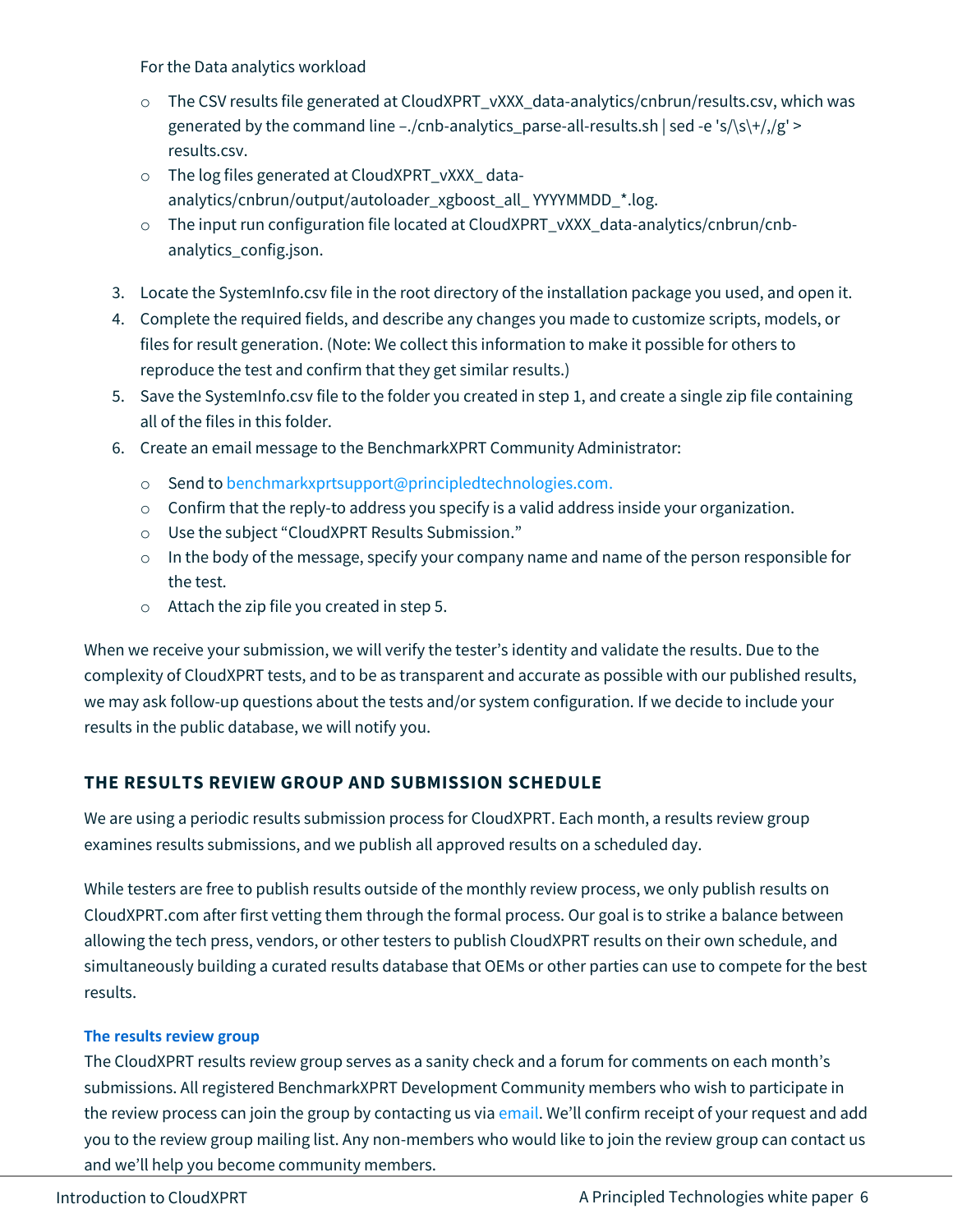#### <span id="page-6-0"></span>**The submission, review, and publication cycle**

We update the CloudXPRT results database once a month on a published schedule. While testers can submit results through the CloudXPRT [results submission page](https://www.principledtechnologies.com/benchmarkxprt/cloudxprt/2020/submit-results) at any time, two weeks prior to each publication date, we close submissions for that review cycle. One week prior to each publication date, we email details of that month's submissions to the results review group, along with the deadline for sending post-publication feedback.

#### <span id="page-6-1"></span>**The publication schedule**

We publish results to the database on the last business day of each month and close the submission window at 11:59 PM on the business day that falls two weeks earlier (with occasional adjustments for holidays). The schedule is available at least six months in advance on CloudXPRT.com. Due to holiday schedules, we do not publish results in December.

#### <span id="page-6-2"></span>**VIEWING RESULTS FROM OTHER TESTERS**

At CloudXPRT.com, interested parties can vie[w test results](https://www.principledtechnologies.com/benchmarkxprt/cloudxprt/2020/results) published by the BenchmarkXPRT Development Community. The following tips will help visitors navigate the results viewer:

- Click the tabs at the top of the table to switch from Data analytics workload results to Web microservices workload results.
- Click the header of any column to sort the data on that variable. Single click to sort A to Z and doubleclick to sort Z to A.
- Click the link in the Source/details column to visit a detailed page for that result, where you'll find additional test configuration and system hardware information and the option to download results files.
- By default, the viewer displays eight results per page, which you can change to 16, 48, or Show all.
- The free-form search field above the table lets you filter for variables such as cloud service or processor.

We will add more features, including expanded filtering and sorting mechanisms, to the results viewer in the near future. We are also investigating ways to present multiple data points in a graph format, which will allow visitors to examine performance behavior curves in conjunction with factors such as concurrency and resource utilization.

### <span id="page-6-3"></span>Accessing the source code

We expect to make the CloudXPRT source code available to the public in July 2020 via th[e CloudXPRT GitHub](https://github.com/BenchmarkXPRT/CloudXPRT) [repository.](https://github.com/BenchmarkXPRT/CloudXPRT) As we've discussed in the past, publishing XPRT source code is part of our commitment to making the XPRT development process as transparent as possible. With some XPRT benchmarks, we've made the source code available to only community members. With CloudXPRT, we have released the source code more widely. By allowing all interested parties, not just community members, to download and review our source code, we're taking tangible steps to improve openness and honesty in the benchmarking industry and are encouraging the kind of constructive feedback that helps to ensure that the XPRTs continue to contribute to a level playing field. Traditional open-source models encourage developers to change products and even take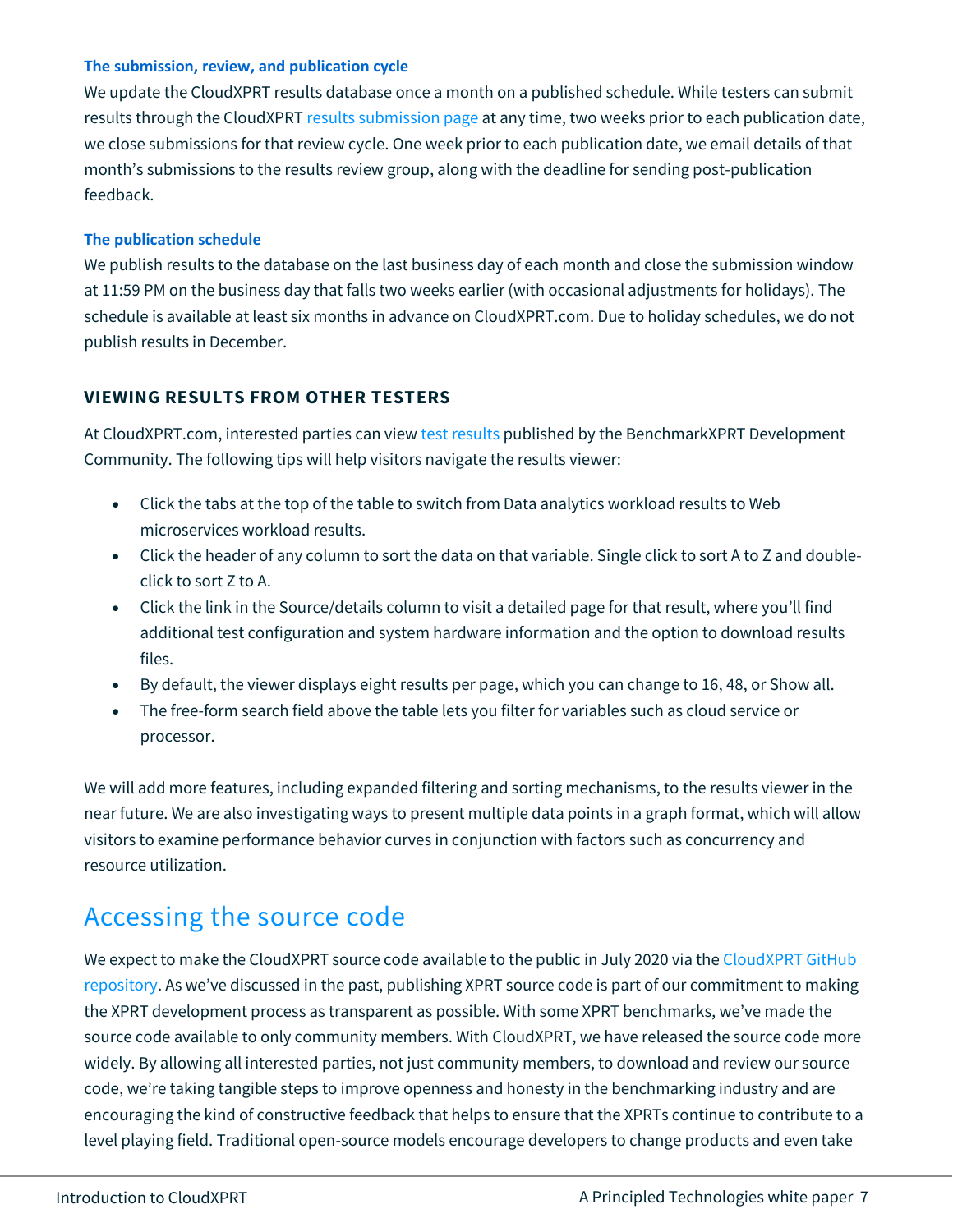them in new and different directions. Because benchmarking requires a product that remains static to enable valid comparisons over time, we allow people to download the source code and submit potential workloads for future consideration, but we reserve the right to control derivative works. This discourages a situation where someone publishes an unauthorized version of the benchmark and calls it an "XPRT." We encourage you to download and review the source and send us any feedback you may have. Your questions and suggestions may influence future versions of CloudXPRT.

### <span id="page-7-0"></span>Future development

#### <span id="page-7-1"></span>**NEW WORKLOADS**

We hope to add at least one new workload to the CloudXPRT suite in the coming year, and are especially interested in the possibility of adding a container scaling workload. We're always open to new workload ideas, so if you have a suggestion, please contact us at [BenchmarkXPRTsupport@principledtechnologies.com.](mailto:BenchmarkXPRTSupport@principledtechnologies.com?subject=CloudXPRT%20workloads)

#### <span id="page-7-2"></span>**FUTURE SOFTWARE AND INSTALLER PACKAGE UPDATES**

With several cloud management components, two workloads, three public cloud service providers, and a wide range of possible configurations and use cases, CloudXPRT has more moving parts than most of the legacy XPRT benchmarks. For this reason, and because we want CloudXPRT to provide consistently relevant evaluation data in the complex cloud computing space, we anticipate updating CloudXPRT more frequently than we have other XPRTs. With that in mind, we want to assure CloudXPRT testers that when we update CloudXPRT, they can expect minimized disruption, consideration for their testing needs, and clear communication.

Each CloudXPRT component application (Docker, Kubernetes, etc.) has its own development schedule, and new versions can appear with minimal advance notice. In addition, at any time, the three CloudXPRTcompatible cloud service providers can make changes that affect CloudXPRT installation, configuration, testing, and results. Because the CloudXPRT installation packages are modular, we'll be able to update individual packages when necessary. If you test with only a single CloudXPRT package, updates to the other packages won't affect your testing.

It's not possible to both maintain CloudXPRT's relevance and avoid all disruption, but we'll work to keep it to a minimum. When software compatibility issues force us to update a CloudXPRT package, we will test to see whether results remain comparable to those from previous versions. As always, we will use documentation and versioning to reduce confusion and keep testers informed. We'll document all changes thoroughly in the package readmes, and will discuss significant updates in the XPRT blog

### <span id="page-7-3"></span>Conclusion

We hope this paper has answered any initial questions you may have about CloudXPRT. For more information, visit us a[t CloudXPRT.com](http://www.cloudxprt.com/) and [BenchmarkXPRT.com.](http://www.benchmarkxprt.com/) If you cannot find the answer to your question, you need help with CloudXPRT, or you have suggestions on ways to improve CloudXPRT, send an email to our team a[t BenchmarkXPRTsupport@principledtechnologies.com.](mailto:BenchmarkXPRTsupport@principledtechnologies.com)